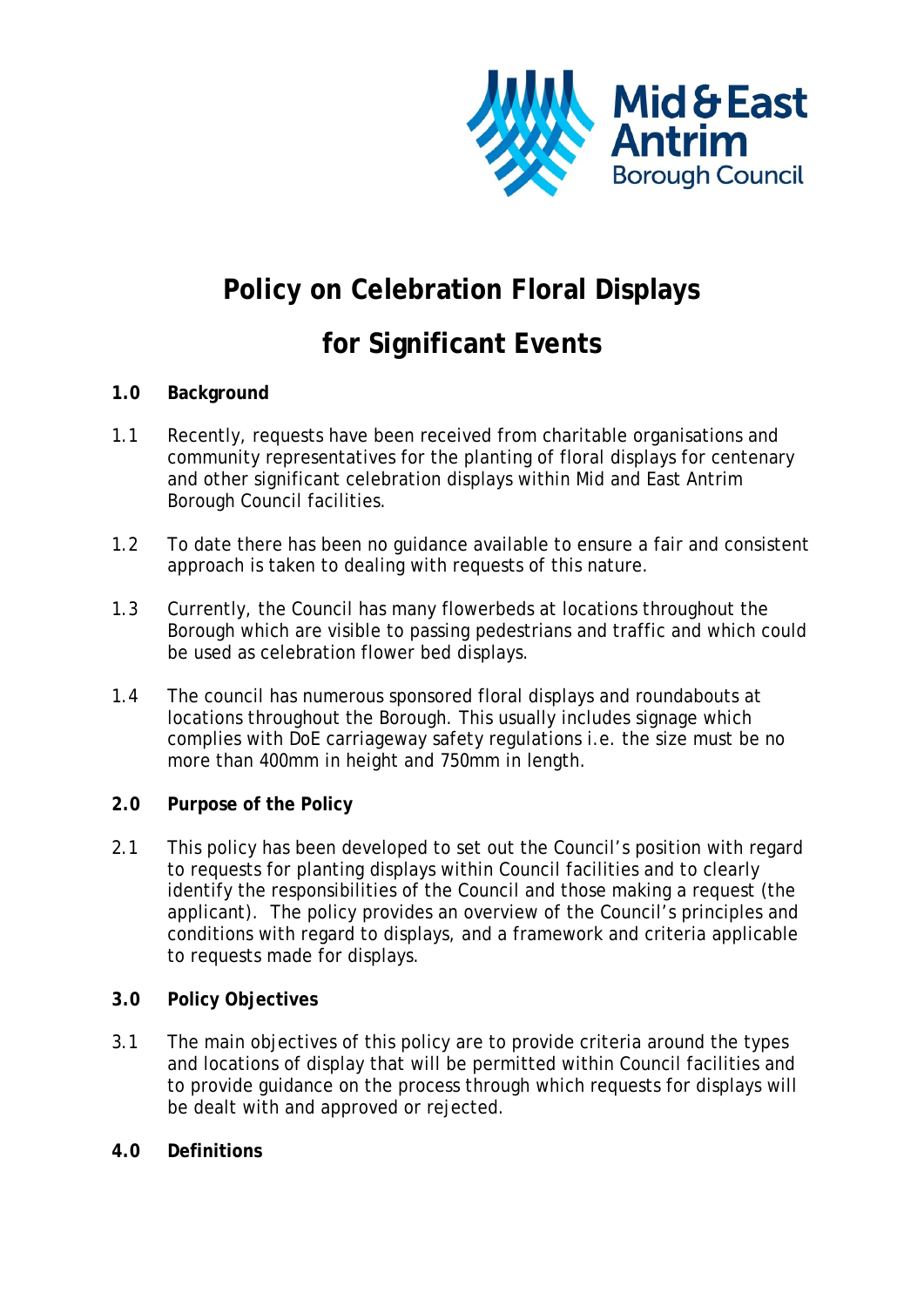- 4.1 For the purposes of this policy:
	- A *centenary or other time-bound* celebration observes the passage of a significant number of years or accepted by the council to be significant – i.e. of interest to the local or wider community.
	- *Other significant celebrations*, whilst non-centenary, nevertheless recognise significant events, persons or places, and are accepted by the Council to be significant (as defined above).
	- A *floral display* is any temporary feature which makes use of planting in flowerbeds (along with any associated materials), in a layout designed to represent a centenary or other significant celebration, as described above. This does not refer to trees or moveable features such as wreaths, bouquets or pot plants.
	- *Council facilities* should be interpreted as any of the Council's parks and other open spaces that are owned or managed by the Council.

## **5.0 Principles and Conditions**

The following general principles and conditions will apply to any requests for displays.

- 5.1 Requests will only be considered from constituted charitable, community and/or voluntary organisations based or operating within the Mid and East Antrim Borough.
- 5.2 All requests must be made by the end of October in the year previous to that proposed for installation using a standard application form (Appendix 1), to be submitted to a nominated panel of officers within the Parks and Open Spaces Section. A decision will be made by the Operations Committee each February on the year of the proposed installation.
- 5.3 All requests will be considered on merit the following will be considered:
- 5.4 Time since previous display provided for organisation
- 5.5 impact on equality of opportunity and good relations, and
- 5.6 level of Community Support
- 5.7 Where requests are received for a display at the same location at the same time Council will consider the added value the organisation offers, e.g. contributing to delivery of Local Biodiversity Action Plan, In Bloom objectives etc.
- 5.8 No request will be considered for any display to be installed within five years of a previous display provided for any organisation.
- 5.9 Requests for floral displays to mark a commemoration or memorial will be considered in line with the Council's Commemoration and Memorial Framework, Appendix 2.
- 5.10 To ensure quality of plants, materials and the way these are used, installation and maintenance of all displays will be undertaken by the Council.
- 5.11 Proposed displays requiring no resources additional to those employed in the Council's normal programme of work will not be charged for. However, charges may be made for displays or elements of displays requiring additional resources. Costs will be agreed in advance and borne by the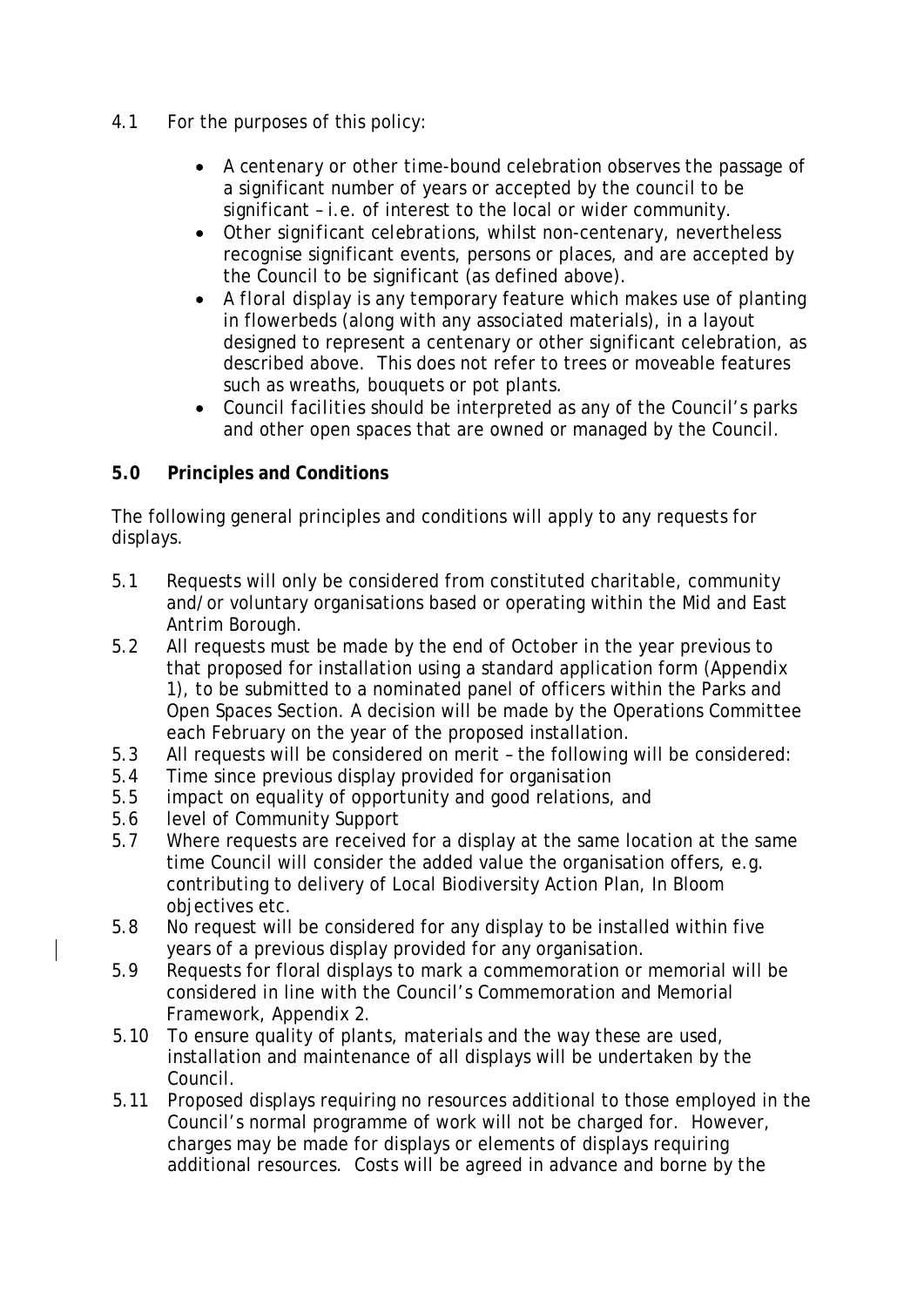applicant under a contract made between the council and applicant. These costs may include installation, maintenance, repair (including to damage by vandalism) and, where appropriate, reinstatement of altered ground. .

- 5.12 Proposed displays should be aesthetically appropriate, in scale and design, to the proposed location within the council facility.
- 5.13 Proposed displays should be practicable i.e. may readily be undertaken within given constraints of cost, season, and technical requirements.
- 5.14 Displays will generally only be possible during the period beginning May to end August. To this end, requests must be received by end October in the previous year.
- 5.15 Proposed displays must not pose any risk to the health and safety of Council staff and the wider public.
- 5.16 As far as possible, the requirements of approved requests will be met, however the final decisions regarding design, types of plant, materials used and location will rest with the council in all cases.
- 5.17 Approval of a request will not give an applicant the right to determine or influence the means of installation and ongoing management of the display in any way. However, it will place an obligation on the council to ensure proper installation and maintenance during the life of the display.
- 5.18 Any public communication regarding a display must be agreed with the council.
- 5.19 The council may refuse to approve any request it reasonably considers to be not in keeping with this policy.

## **6.0 Criteria**

6.1 The following criteria will be applied when considering any request for a display.

## 6.1.1 Applicant

The applicant must:

• Be a charitable, community and/or voluntary organisation with a valid constitution, as recognised by the council;

Be Mid & East Antrim Borough-based/operate within Mid & East Antrim Borough; and if a membership organisation, be open to all sections of the community.

## 6.1.2 Design

The applicant must have at least an outline design for the proposed sign or display at the time of the request (following approval, a full design will be agreed with the council, as required). The proposed design:

• Must not be likely to cause offence or distress, or otherwise negatively affect any member of the public;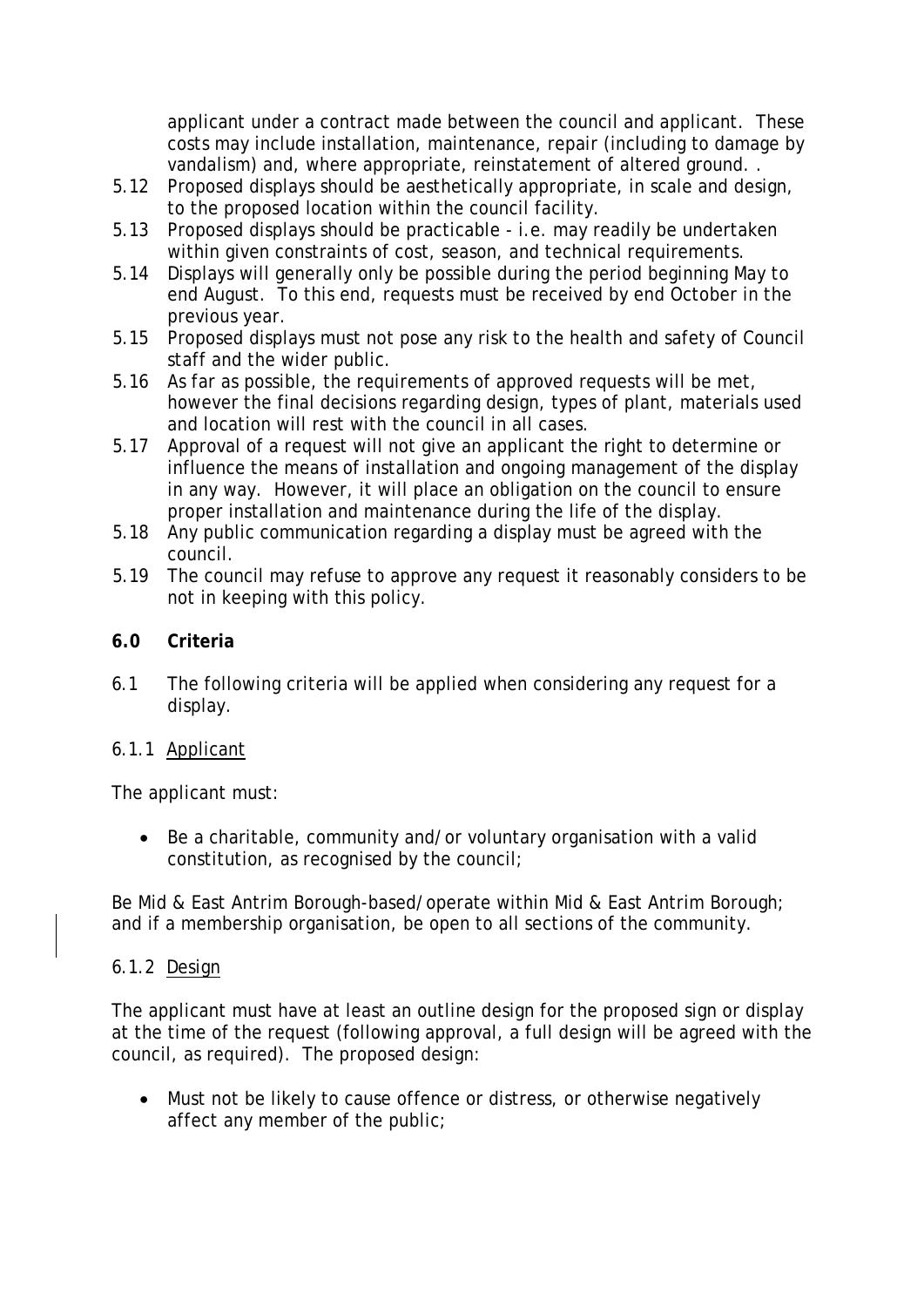- Must not incorporate any reference to/symbol of any particular party political organisation, illegal organisation, or any person(s) likely to be viewed negatively by a significant proportion of the community;
- Does not conflict with any specific themes promoted by the council at the proposed site (for example health and wellbeing, promotion of biodiversity);
- Must not be likely to be detrimental to the aims of the Council with regard to the promotion of good relations and must not conflict with the Council's statutory obligations under Section 75 of the Northern Ireland Act 1998;
- Be practicable within the constraints of cost, season, and technical requirements; and be aesthetically appropriate, in scale and design, to the proposed location within the council facility.

## 6.1.3 Community Support

The applicant must be able to demonstrate that an appropriate level and range of local agreement to the display has been secured (or, if appropriate, that there is no significant opposition to the proposal).

## 6.1.5 Location

With regard to location:

- Requests for displays must be practicable within any local technical constraints; and
- The applicant must be able to demonstrate that the proposed site of the display is an appropriate geographic location for the commemoration subject.

#### 6.1.6 Cost

Where required, the applicant must be able and willing to meet the costs of installation and maintenance agreed with the Council in advance.

## 6.1.7 Timing

The request for a display must be made, at the latest, by the end of October in the year previous to that proposed for installation. A decision will be made by the panel at the end of January on the year of the proposed installation.

The proposed timing of the display:

- Must not conflict with any other display which may be planned; and
- Must be appropriate to the seasonal requirements of any plants to be used.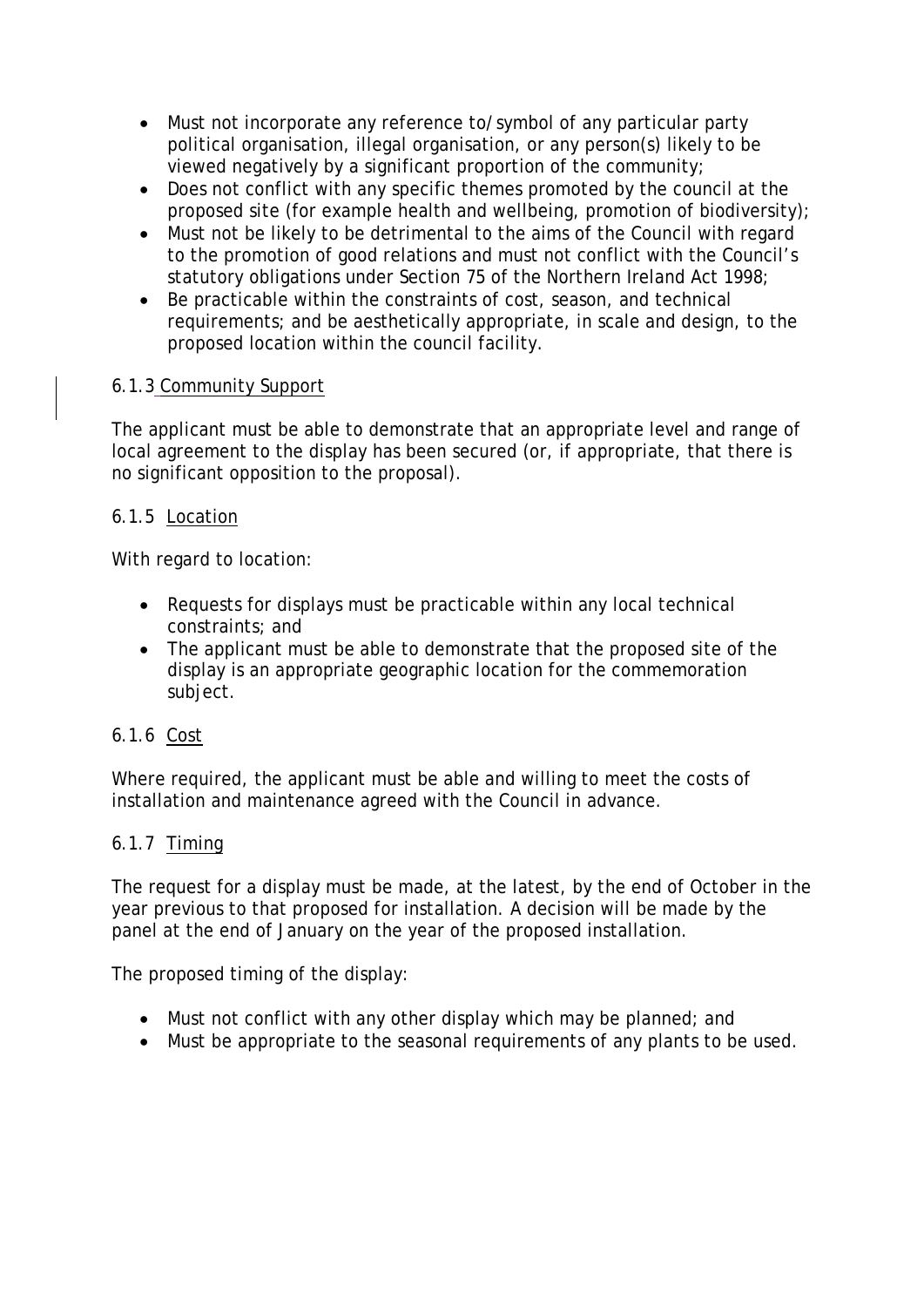### **7. Framework for Dealing with Requests for Floral Displays**

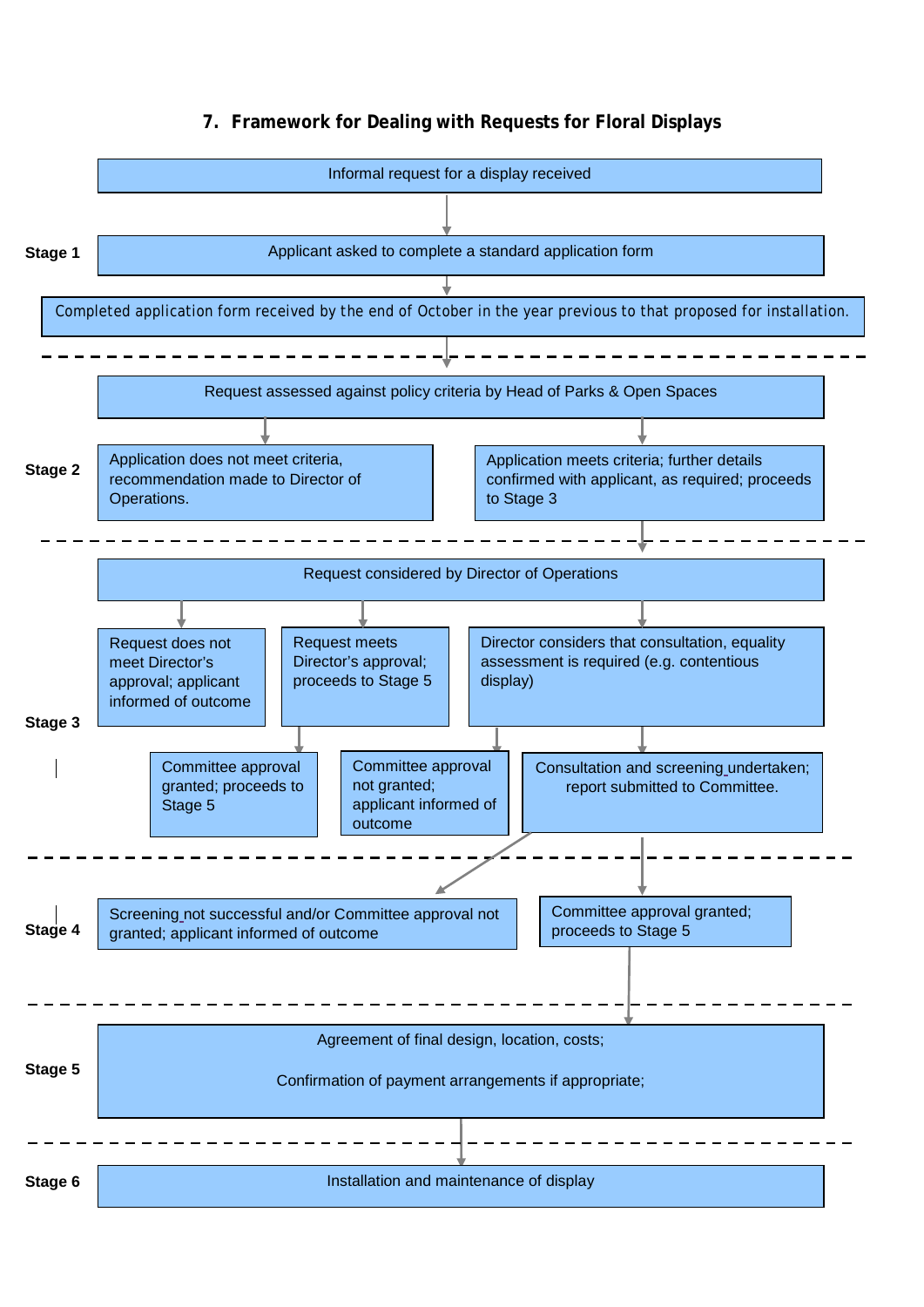## **Standard Application Form for Requesting Floral Displays**

Name of applicant organisation:

Address:

Telephone:

Email:

Purpose of the organisation:

Please explain the status of the organisation attach a copy of its constitution: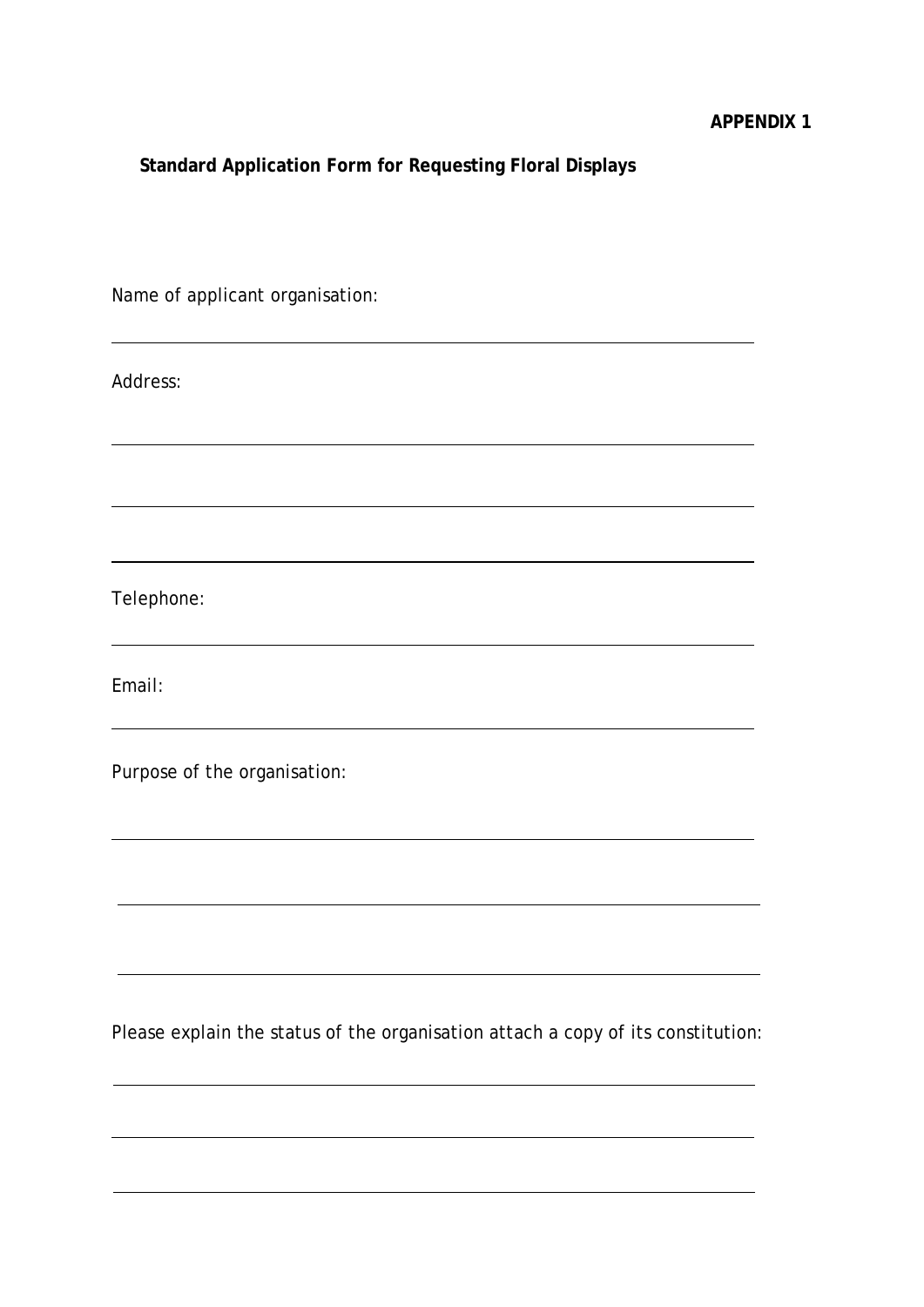Is membership of the organisation open to all sections of the community?: *Yes/No/Not applicable (delete as appropriate)*

Subject of the proposed display:

Dates between which the display will be in place:

| From:<br>$   -$ |
|-----------------|
|-----------------|

 $To: \begin{tabular}{|c|c|c|c|} \hline \end{tabular}$ 

Proposed location of the display *(enclose map)*: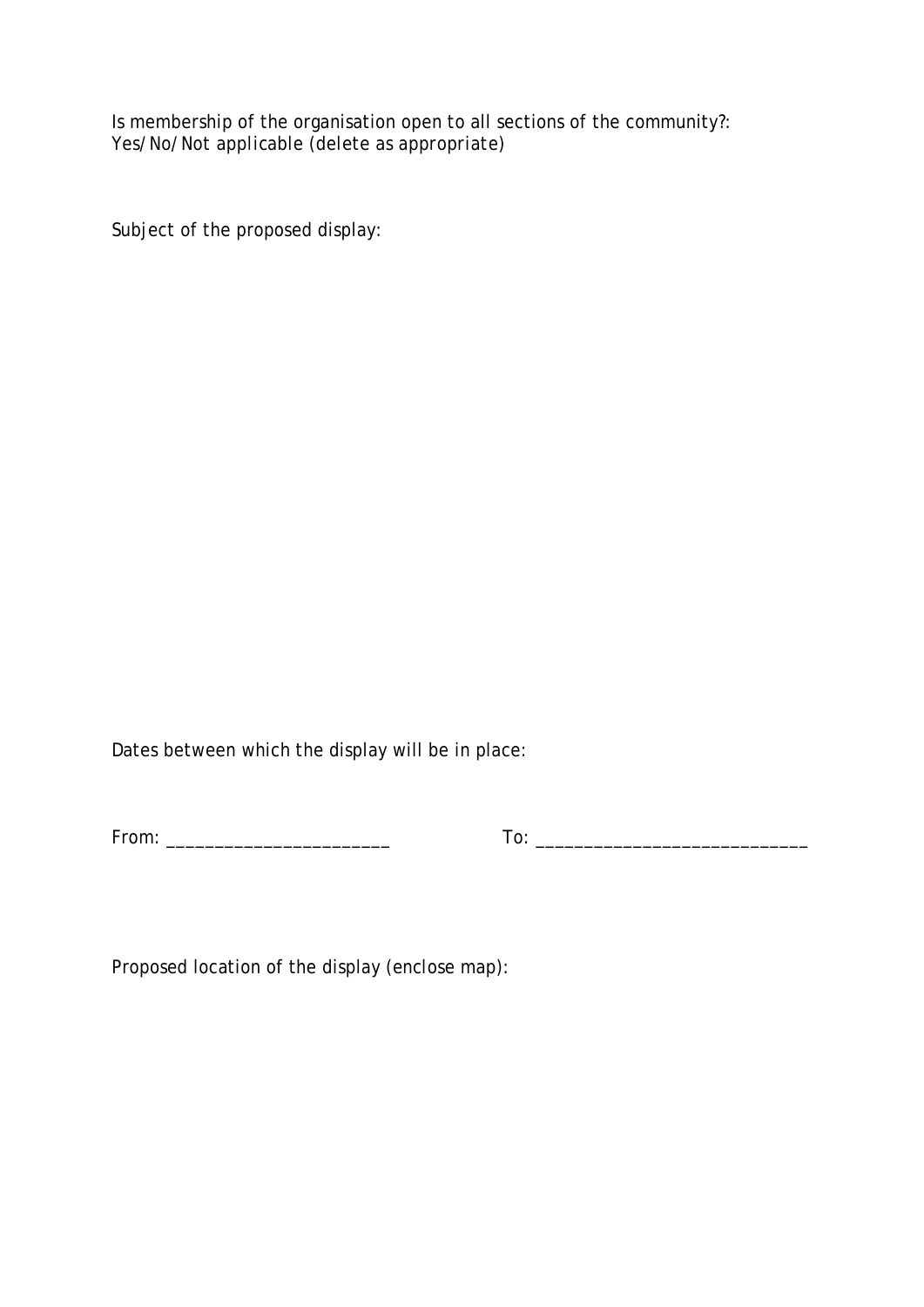Please explain why this location is appropriate to the subject of the display:

Please explain what steps you have taken to establish that there is an appropriate level and range of community support for the proposed display: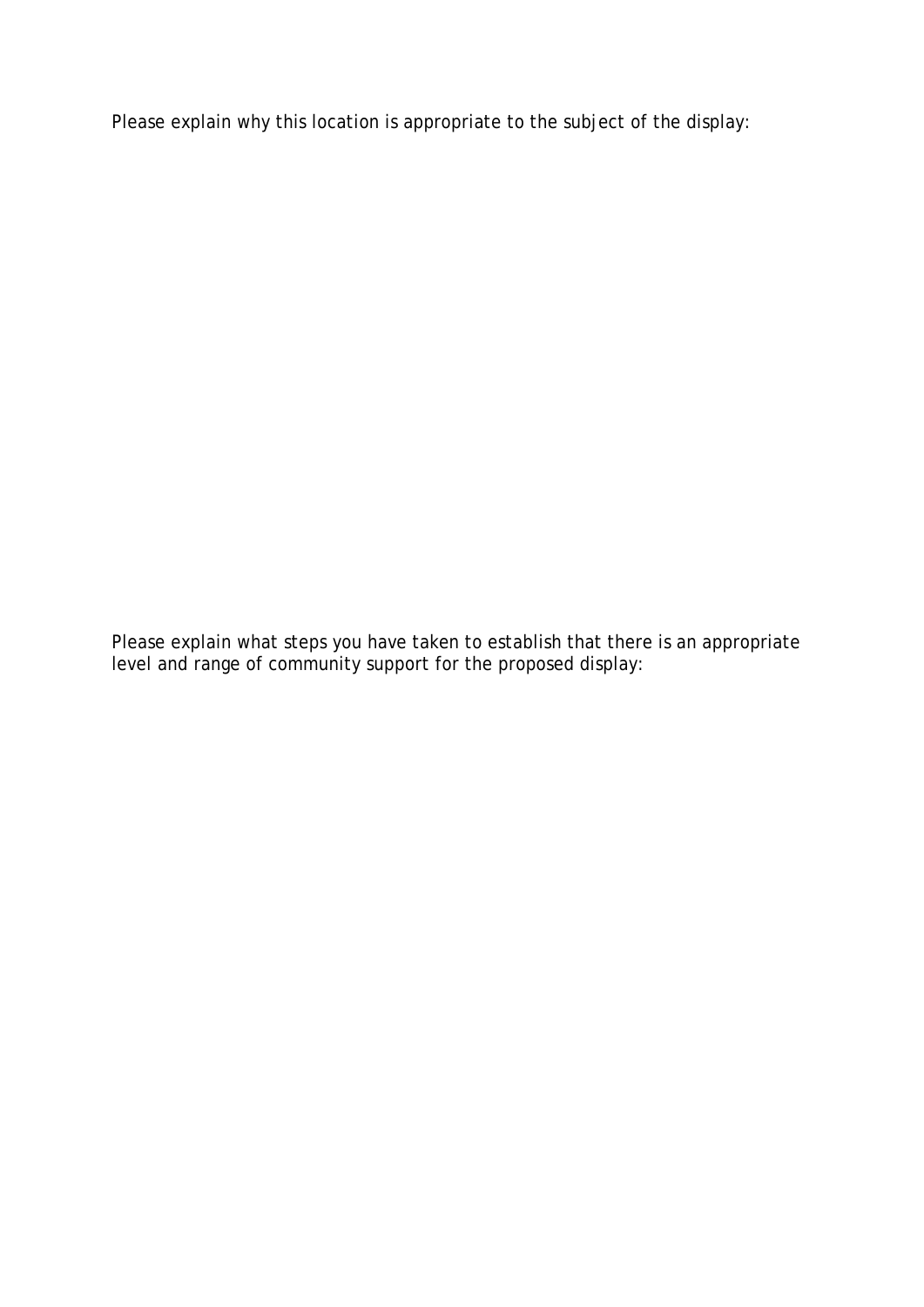Please explain what added value your organisation will bring to the proposed display:

| Data Protection                                                                                                                                                                                                                                                                                                                                                                                                                                                                                                                                                                                                                                                                                                                                                                                                                                                                                                                                                                                                                                                                                                                                                                           |  |
|-------------------------------------------------------------------------------------------------------------------------------------------------------------------------------------------------------------------------------------------------------------------------------------------------------------------------------------------------------------------------------------------------------------------------------------------------------------------------------------------------------------------------------------------------------------------------------------------------------------------------------------------------------------------------------------------------------------------------------------------------------------------------------------------------------------------------------------------------------------------------------------------------------------------------------------------------------------------------------------------------------------------------------------------------------------------------------------------------------------------------------------------------------------------------------------------|--|
| Mid and East Antrim Borough Council values your right to personal privacy. We at all times try to be open about the reasons<br>why we collect, hold and use your personal information. We collect information about you in order to fulfil our statutory<br>obligations and provide you and other people with services. Some of the information we gather may be used to help us provide<br>you with improved services. We at all times aim to comply with the Data Protection Principles, ensuring that information is<br>collected fairly and lawfully, is accurate, adequate, up to date and not held any longer than necessary. If your personal data<br>needs to be used for purposes other than those mentioned, we will contact you to seek your consent. You have a right to see<br>information held about you (with a few exceptions allowed for in the Data Protection Act 1998). If you wish to see any personal<br>information held on you please put your request in writing, stating clearly who you are and what information you would like<br>to see to the address below. A fee is chargeable up to £10.00 which covers the cost of gathering, copying and redacting the |  |

data.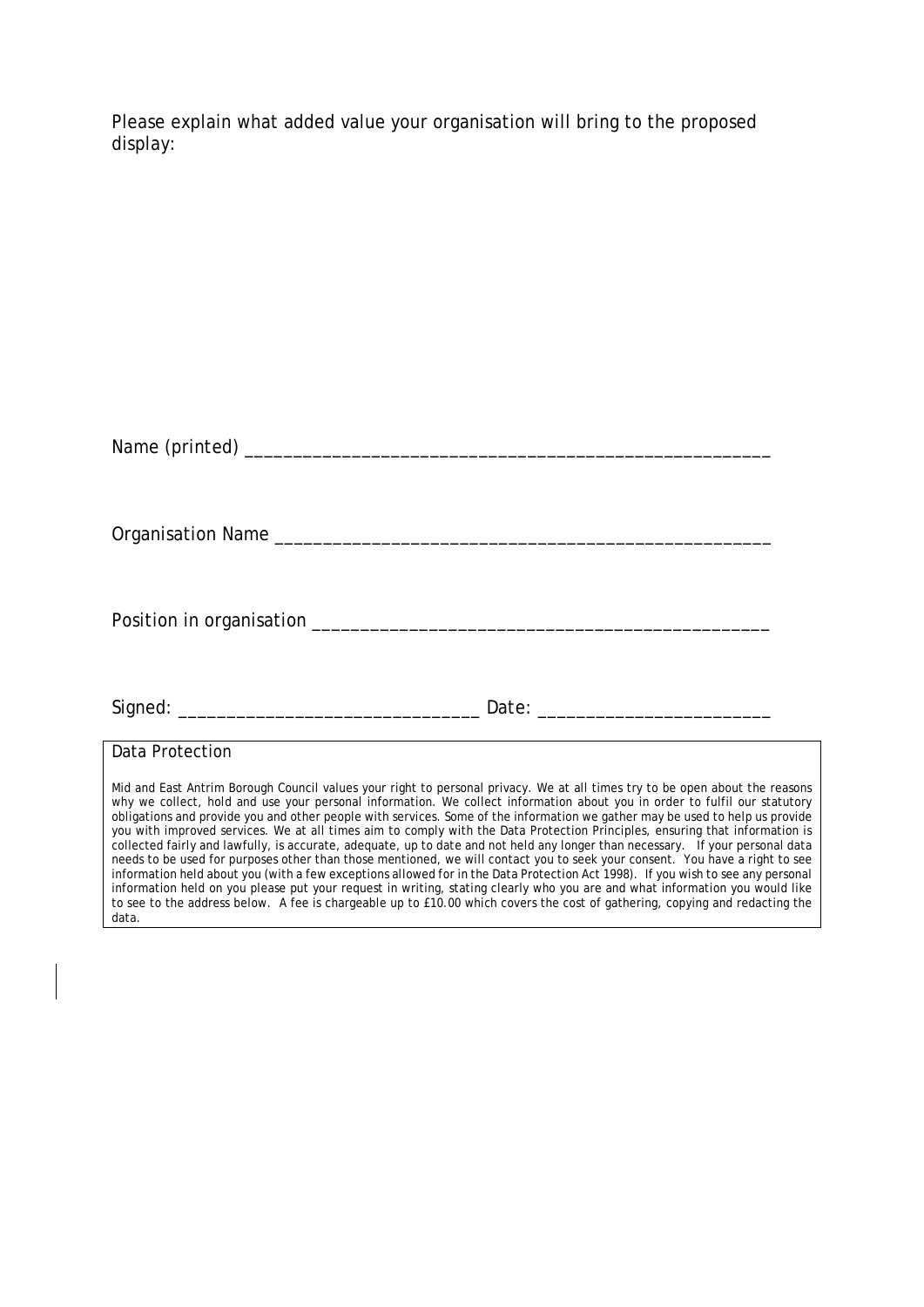## **Memorials and Commemorations: A Policy Framework**

#### **Introduction**

Mid and East Antrim Borough Council recognises the need to have in place robust decision-making procedures for dealing with contentious issues that can arise locally and can disrupt good relations within and across local communities.

Any decision on memorials and commemorations must accommodate all relevant statutes and guidance, including the following:

**Local Government (Miscellaneous Provisions) (NI) Order 1995** 

**Disability Discrimination Act 1995** 

**Race Relations (NI) Order 1997** 

**Sex Discrimination (NI) Order 1976** 

**Equality Act (Sexual Orientation) Regulations (NI) 2006** 

**Employment Equality (Age) Regulations (NI) 2006** 

**Fair Employment and Treatment (NI) Order 1998** 

**Section 75 & Schedule 9 NI Act 1998** 

**Belfast / Good Friday Agreement 1998**

**Human Rights Act 1998** 

**NI (St Andrews Agreement) Act 2006** 

**ECNI Guidance on Promoting a Good and Harmonious Working Environment 2009** 

**OFMDFM 'Together: Building a United Community' 2013** 

More specifically, the Fair Employment and Treatment (NI) Order 1998 places a specific obligation on the Council, not only as an employer but also a provider of goods, facilities and services, to take all reasonable steps to prevent harassment. i.e. 'unwanted conduct which has the purpose or effect of violating dignity or creating an intimidating, hostile, degrading, humiliating or offensive environment'.

Further to this legislation, in October 2009 the Equality Commission for Northern Ireland published its guide for employers and employees, *Promoting a Good and Harmonious Working Environment*.

The guide aims to provide employers and employees with practical advice to assist in promoting and sustaining a good and harmonious working environment. While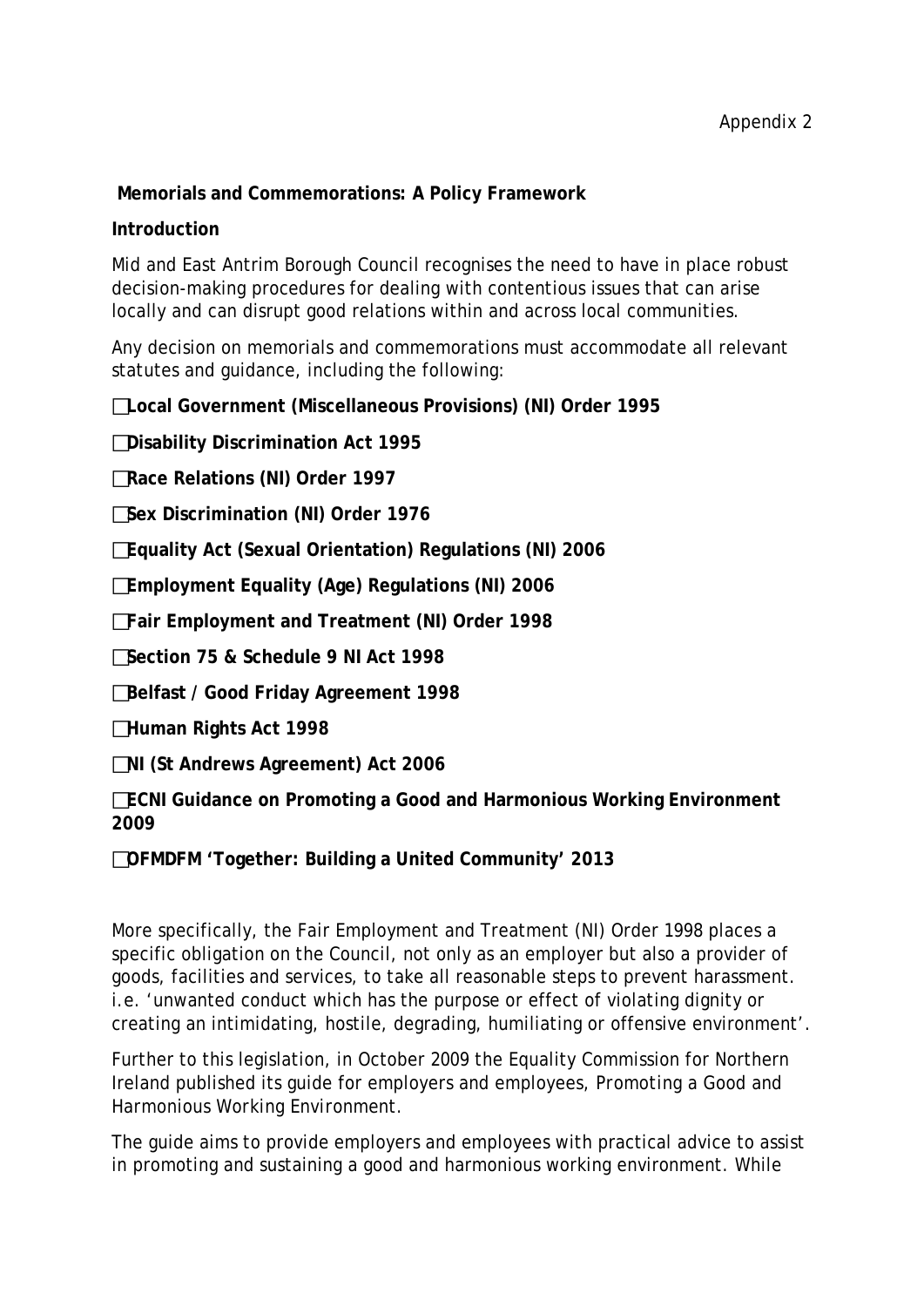the primary focus of the guide is on religious belief and political opinion in the workplace, there can be read-across to other contexts and other protected aspects of identity including race, gender, disability, sexual orientation and age. **2** 

Separately and in combination, this legislation and guidance has the potential to raise significant legal challenges in relation to decisions on memorials or commemorations. For example, if a request to erect a memorial or hold a commemorative event is refused, will that refusal constitute unlawful discrimination? Alternatively, if the memorial is put in place or the commemoration event goes ahead, could members of the public or Council employees reasonably claim to be harassed?

## **Decision-Making: Procedures**

To ensure that decisions on memorials and commemorations are reached in good faith and are based on a transparent consideration of all relevant issues, the Council has established a set of questions that will be used to inform its decisionmaking (see below).

While applications for memorials or commemorations can be made by any Elected Member, individual or bona fide group attached to the Borough, initially the decision will be considered by the Equality Working Group. The Equality Working Group is a representative body made up of Elected Members drawn from each of the political parties in the Council Chamber, with Council Officers also in attendance. Applicants will be required to complete documentation which will provide all relevant information required for consideration by the Equality Working Group.

The Equality Working Group can be convened as and when required by full Council or officers to address issues that may have the potential to disrupt good and harmonious relations across the Borough. In turn, the Equality Working Group will report its deliberations and conclusions to Policy and resource Committee prior to final decision-making.

In this way, any decisions reached by the Council on memorials and commemorations will be open and transparent. Without this strong and decisive lead then decisions could serve not to bring communities closer together but may actually drive them further apart should they remind and reinforce differences rather than reflect in a positive manner on a shared past.

## **Decision-Making: Considerations**

In reaching any decision, in line with its Corporate Purpose and Priorities and Good Relations Strategy, the Council has an obligation not only to promote good relations and increase mutual understanding but also to ensure that memorials and commemorations are marked without unlawful discrimination and harassment.

To meet both demands, the overarching principle that will inform decision-making around memorials and commemorative events will be based on respect and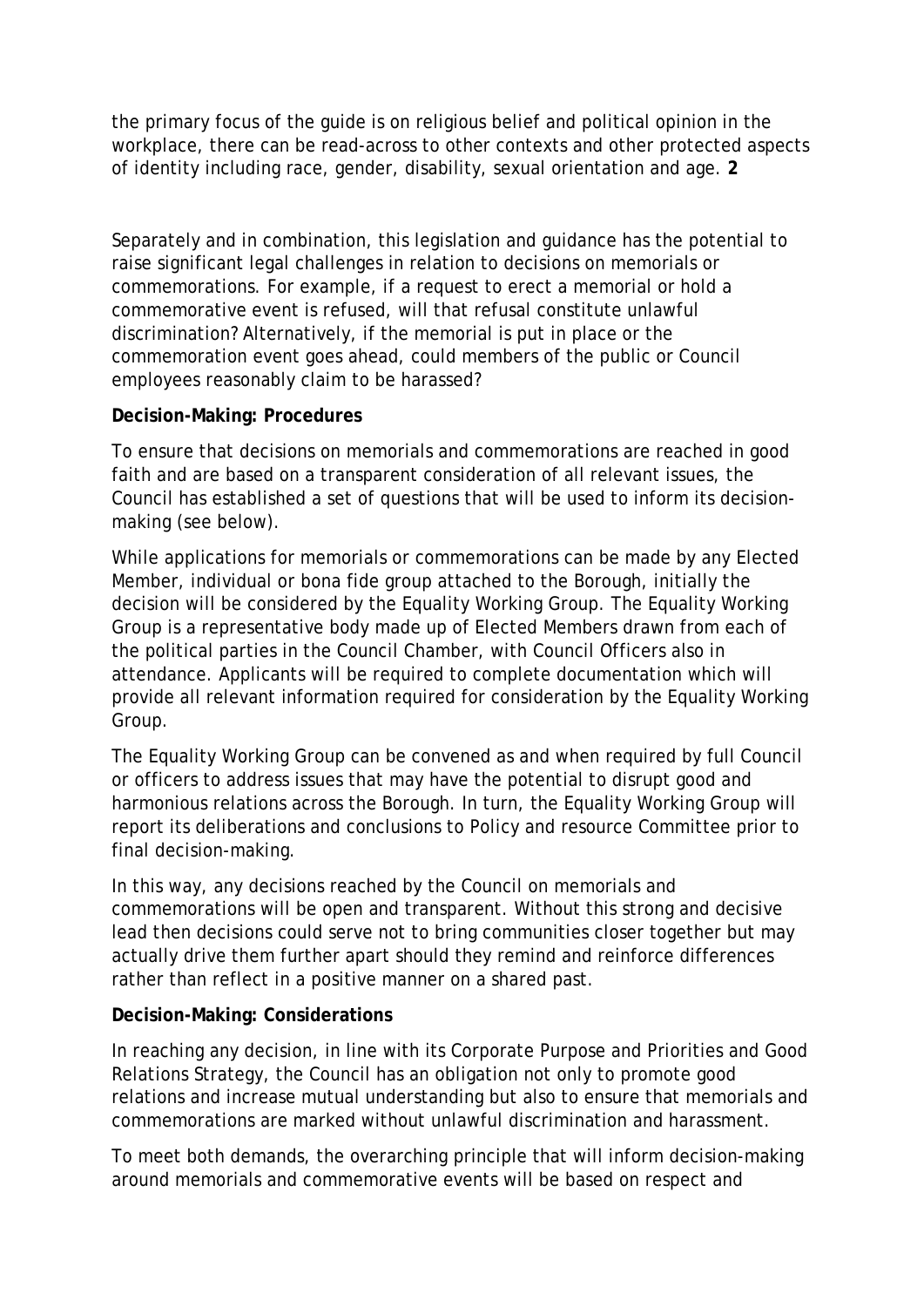tolerance for different identities and histories. As a consequence, unlawful acts of **3** 

discrimination, triumphalism or other displays of intolerance will be regarded as inappropriate and unacceptable.

When handled appropriately, memorials and commemorations have the potential to help further our understanding of common pasts and futures. At the same time it would be naïve to ignore the possibility that unless decisions are made with care and sensitivity, they also have the potential to highlight and reinforce divisions. However, this outcome is not inevitable. In the words of the guidance notes provided by the Community Relations Council and Heritage Lottery Fund for funding bodies, *Remembering the Future* (November 2011), '…. anniversaries need not be mutually exclusive; indeed, if commemorations are handled sensitively, they will provide an opportunity to underline how much of our history is shared.'

Section 75 of the Northern Ireland Act places two important obligations on public authorities. The first obligation under Section 75(1) requires public authorities to have due regard to the need to promote equality of opportunity on grounds of nine protected categories1. The second obligation under Section 75(2) requires a public authority 'in carrying out its functions relating to Northern Ireland have regard to the desirability of promoting good relations between persons of different religious beliefs, political opinion or racial group'.

1 Religious belief, political opinion, racial group, age, marital status, sexual orientation, sex, with or without disability and with or without having dependants

Within the field of good relations, there remains some ambiguity as to whether the term 'good relations' should be applied only to community background, as defined under the Fair Employment and Treatment Order (i.e. religious belief and/or political opinion), or religious belief, political opinion and/or race/ethnic origin (as defined under the second or good relations duty within Section 75), or all nine grounds as included under the first or equality of opportunity Section 75 duty.

In the Equality Commission's guidance on *Promoting a Good and Harmonious Working Environment* it is recognised that while the focus of the Guide falls principally on only two grounds of difference (i.e. religious belief and political opinion), it goes on to state that, 'it is hoped that the overarching principles for helping to promote and sustain a good and harmonious working environment may also be considered in terms of all aspects of identity where similar duties apply'.

The present policy framework on decision-making also subscribes to this principle. That is, while community background based on religious belief and/or political opinion may often be the primary consideration when addressing contentious issues, other aspects of identity should not be ignored.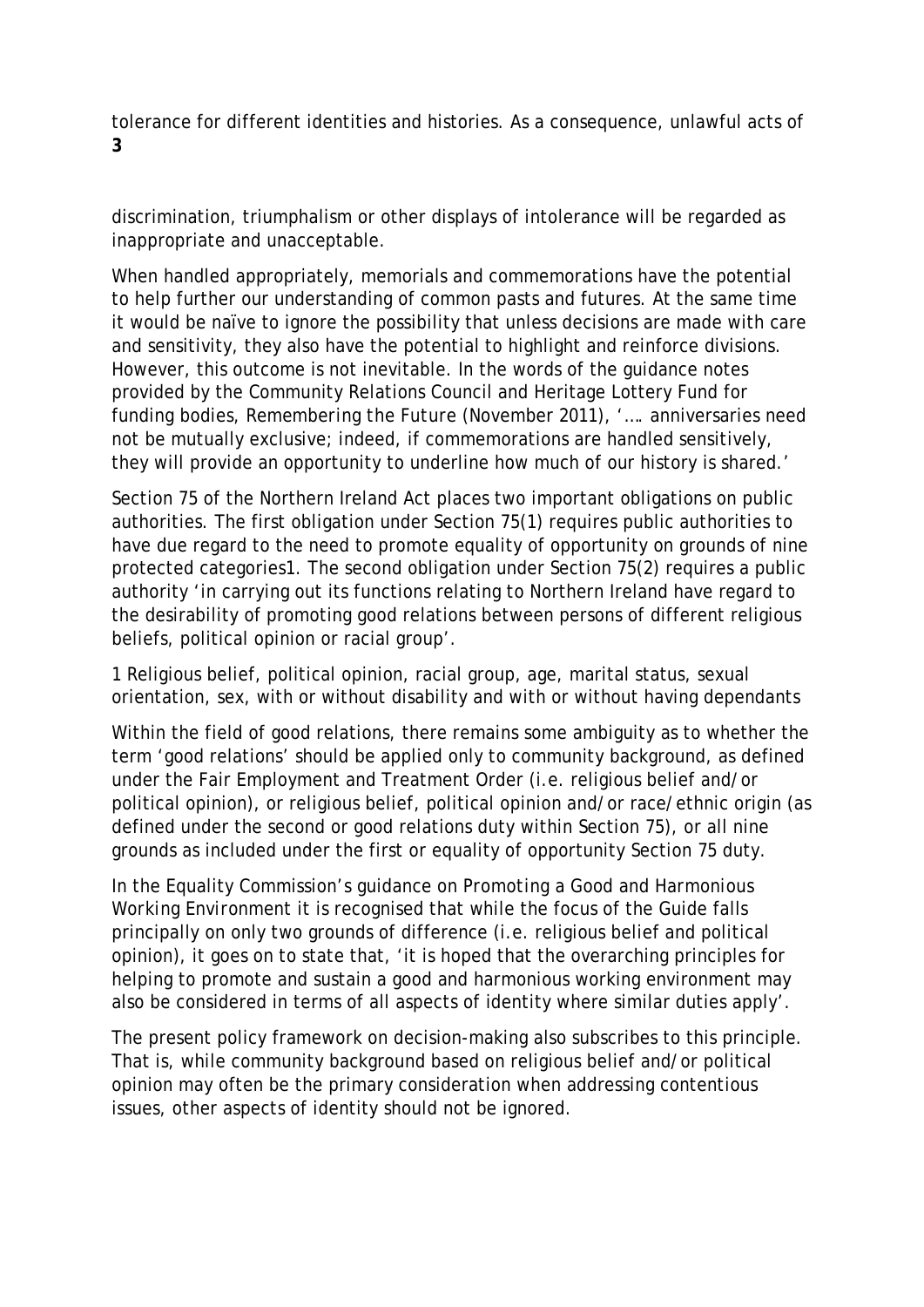In reaching decisions, the Council also recognises that terms such as 'neutral' will not be helpful in establishing a test as to what may be regarded as good and harmonious. Instead, the Council will assume that a good and harmonious **4** 

environment is one where all those affected are treated with respect and tolerance, and where no-one is subjected to harassment or discrimination.

As appropriate, the Council will consult with relevant stakeholders when reaching any decision.

Given the large number of contested or politically sensitive issues in Northern Ireland, it is not felt appropriate to provide a list of potential memorials, anniversaries, commemorations, centenaries, jubilees etc. For example, local circumstances may dictate which memorials or commemorations are seen as contentious. In some communities a particular event may be uncontested while in others it may have the potential to be divisive. To address these local concerns, discretion will rest with the Council to recognise when a memorial or commemoration may be regarded as contested and thereafter to follow due process in reaching a reasonable, transparent and proportionate decision.

Further to the Council's statutory obligations under Section 75 of the Northern Ireland Act 1998, each decision will be screened to identify potential adverse impacts, and where appropriate, an EQIA will be carried out. **5** 

## **Decision-Making: Questions**

**In reaching a recommendation as to whether to support an application for either a memorial or commemoration, the Council will reflect on the following questions:** 

#### **Memorials**

1. What is the display or use of the space about and what is it intended to mark?

2. Does the display or use of the space have the potential to disrupt a good and harmonious environment or is it contentious in any way? *(If Yes, please continue)*.

3. Has the management of this memorial been subject to scrutiny under section 75? If so, what was the outcome of screening / EQIA?

4. What is the Council's specific role in relation to the memorial?

5. Which other organisations have a role to play?

6. Which other policies, strategies etc. (internal and external) are relevant to this memorial?

- 7. What corporate liability may attach to this memorial?
- 8. Will the memorial be temporary or permanent?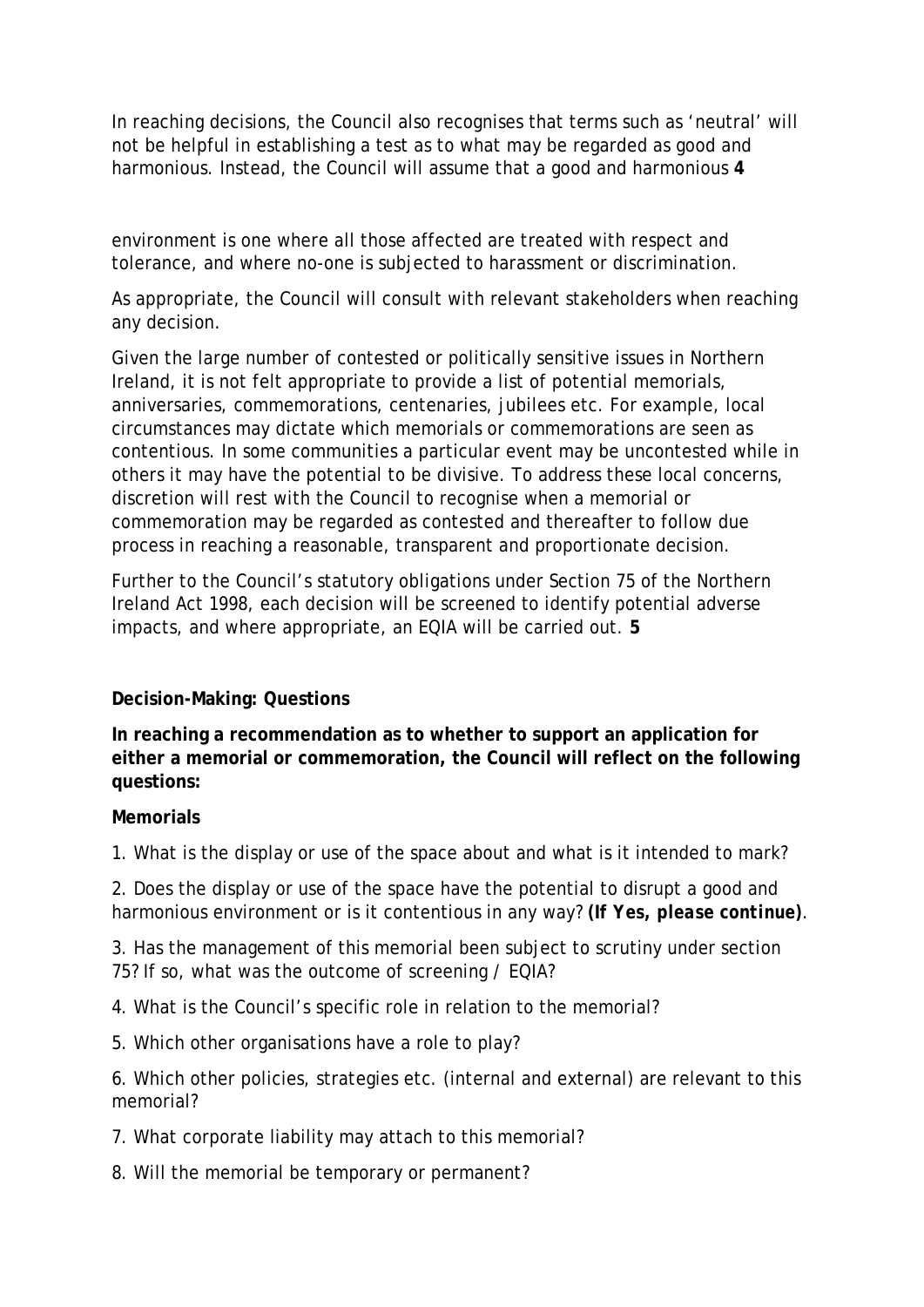9. Will the proposed memorial be likely to cause offence?

10. Will the memorial be on space owned by the public authority?

11. What is the space? (e.g. residential area, public space, thoroughfare, private building, public building)

12. If temporary, what arrangements have been made for the removal of displays?

13. In what ways will this space or display help promote good relations?

14. Have the organisers of the memorial taken any positive steps to help promote good relations?

15. What are the views of local residents/community groups/representatives etc. with regard to the memorial?

16. Who else should we engage with and how?

17. How will these voices play a part in the decision-making process?

18. Is the potential for unlawful discrimination and/or potential civil unrest so strong that it outweighs any potential benefit associated with the memorial?

19. Are there any specific clauses which should be inserted as a condition of any relevant contract relating to the memorial?

20. Would a member of the public or council employee reasonably claim to be harassed should a memorial be allowed/not allowed?

21. In light of these considerations, should the Council support this application?

#### **Commemorations**

1. What is the event and what is it intended to mark?

2. Does the event have the potential to disrupt a good and harmonious environment or is it contentious in any way? (If Yes, please continue).

3. Does the event arise for consideration under a policy which has already been subject to scrutiny under section 75? If so, what was the outcome of screening / EQIA?

4. Is the event a 'one off' or is it likely to recur on a regular basis (e.g. annually)?

5. What is the public authority's specific role in relation to the event (host, sponsor, organiser, provider of facilities etc.)?

6. What are the terms of any proposed contract in relation to this event?

7. Are there any contractual equality/good relations terms in the relevant contract?

8. Which other organisations have a role to play in the event?